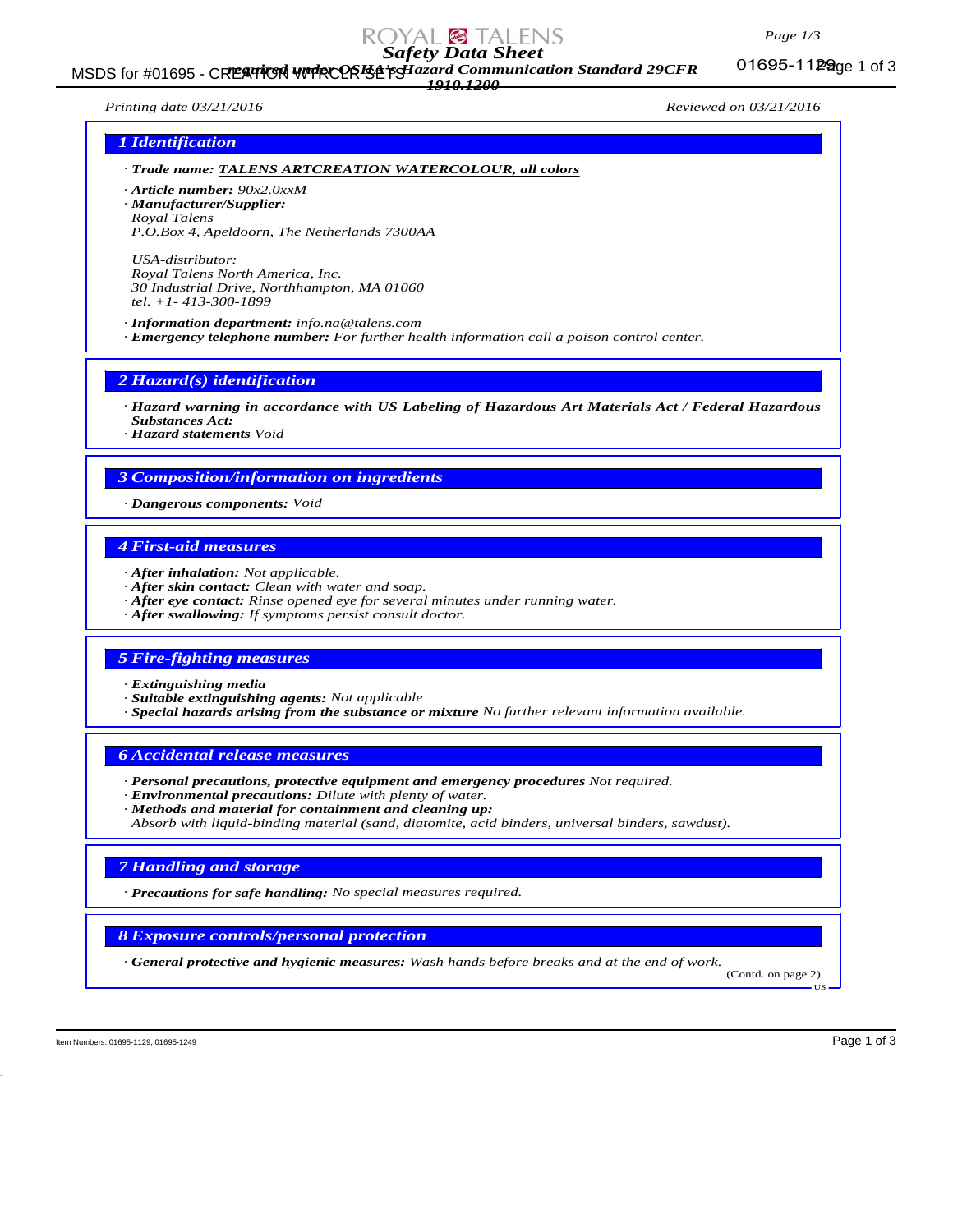# *Safety Data Sheet*

## MSDS for #01695 - CREATICH WITRCOR **Et permant Communication Standard 29CFR** Page 2 of 3 *1910.1200*

*Printing date 03/21/2016 Reviewed on 03/21/2016*

(Contd. of page 1)

*· Eye protection: Not required.*

| 9 Physical and chemical properties |                                                                                                                            |  |
|------------------------------------|----------------------------------------------------------------------------------------------------------------------------|--|
| $\cdot$ Appearance:                |                                                                                                                            |  |
| Form:<br>Color:                    | Liquid<br>According to product specification                                                                               |  |
|                                    |                                                                                                                            |  |
| $\cdot$ Odor:                      | <i>Characteristic</i>                                                                                                      |  |
| $\cdot$ pH-value:                  | $5.0 - 6.5$                                                                                                                |  |
| $\cdot$ Change in condition        | <b>Melting point/Melting range:</b> Not determined.<br><i>Boiling point/Boiling range:</i> $100 \degree C (212 \degree F)$ |  |
| $\cdot$ Flash point:               | Not applicable.                                                                                                            |  |
| · Explosion limits:                |                                                                                                                            |  |
| Lower:                             | Not determined.                                                                                                            |  |
| <b>Upper:</b>                      | Not determined.                                                                                                            |  |
| $\cdot$ Density:                   | Not determined.                                                                                                            |  |
| · Solubility in / Miscibility with |                                                                                                                            |  |
| Water:                             | Fully miscible.                                                                                                            |  |

# *10 Stability and reactivity*

*· Thermal decomposition / conditions to be avoided: No decomposition if used according to specifications.*

*· Possibility of hazardous reactions No dangerous reactions known.*

*· Conditions to avoid No further relevant information available.*

*· Incompatible materials: No further relevant information available.*

# *11 Toxicological information*

*· Carcinogenic categories:*

*· IARC (International Agency for Research on Cancer)*

*None of the ingredients is listed.*

*· NTP (National Toxicology Program)*

*None of the ingredients is listed.*

*· OSHA-Ca (Occupational Safety & Health Administration)*

*None of the ingredients is listed.*

# *12 Ecological information*

*· General notes: Not known to be hazardous to water.*

# *13 Disposal considerations*

*· Recommendation:*

*Must not be disposed together with household garbage. Disposal must be made according to official regulations. Do not allow product to reach sewage system.*

(Contd. on page 3) US